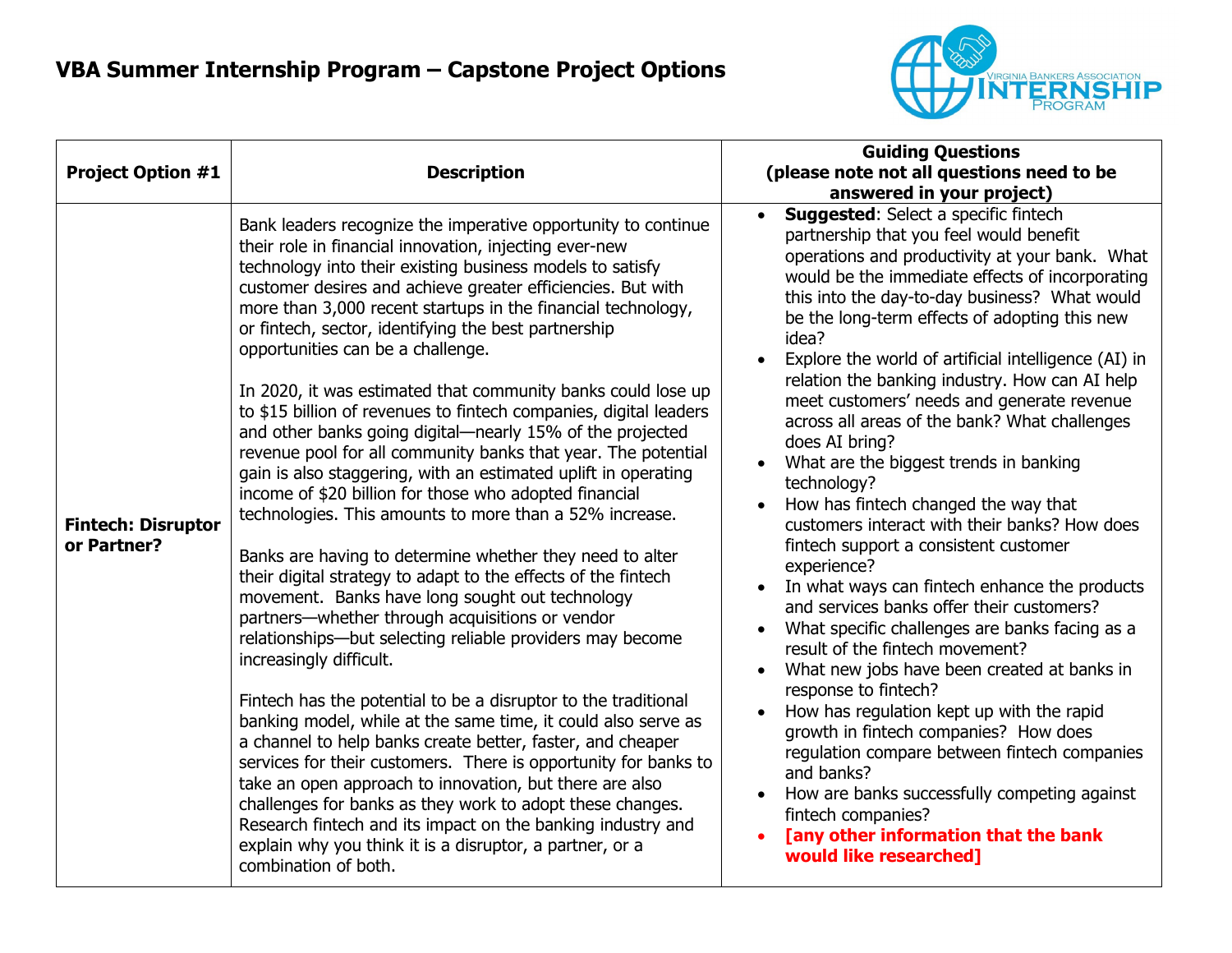

| <b>Project Option #2</b>                                 | <b>Description</b>                                                                                                                                                                                                                                                                                                                                                                                                                                                  | <b>Guiding Questions</b><br>(please note not all questions need to be<br>answered in your project)                                                                                                                                                                                                                                                                                                                                                                                                                                                                                                                                                                                                                                                                                                                                                                                           |
|----------------------------------------------------------|---------------------------------------------------------------------------------------------------------------------------------------------------------------------------------------------------------------------------------------------------------------------------------------------------------------------------------------------------------------------------------------------------------------------------------------------------------------------|----------------------------------------------------------------------------------------------------------------------------------------------------------------------------------------------------------------------------------------------------------------------------------------------------------------------------------------------------------------------------------------------------------------------------------------------------------------------------------------------------------------------------------------------------------------------------------------------------------------------------------------------------------------------------------------------------------------------------------------------------------------------------------------------------------------------------------------------------------------------------------------------|
| <b>Ideal Location for</b><br>a New Bank<br><b>Branch</b> | Many banks are looking to expand their footprint in Virginia<br>and across state lines. Determining where to expand is a<br>process that can take months, even years, to determine.<br>Describe the bank's current footprint. Research a minimum of<br>[X] locations in Virginia where your bank does not currently<br>have a presence. Based on your research, determine where<br>would be the optimal place to consider expanding to and<br>opening a new branch. | Find the following information for each location you<br>research [customize this list to your bank's<br>preferences].<br>Proximity to the bank's existing branches<br>Population and population trends over the last<br>20 years<br>Age breakdown of population<br>Economic standing of population<br>Household income<br>$\Omega$<br>Per capita income<br>$\circ$<br>Poverty information<br>$\circ$<br>Education of population<br>Employer data<br>Top industries in the area<br>$\circ$<br>Largest employers in the area<br><b>Real Estate</b><br>$\bullet$<br>$\circ$ Types of homes<br>Trends over the last year<br>$\circ$<br>Sales price and trends<br>Home values<br>Number of sales<br>Price per square foot<br>Information about rental properties<br>$\circ$<br>Bank competition in the area<br>Area attractions<br>[any other information that the bank<br>would like researched] |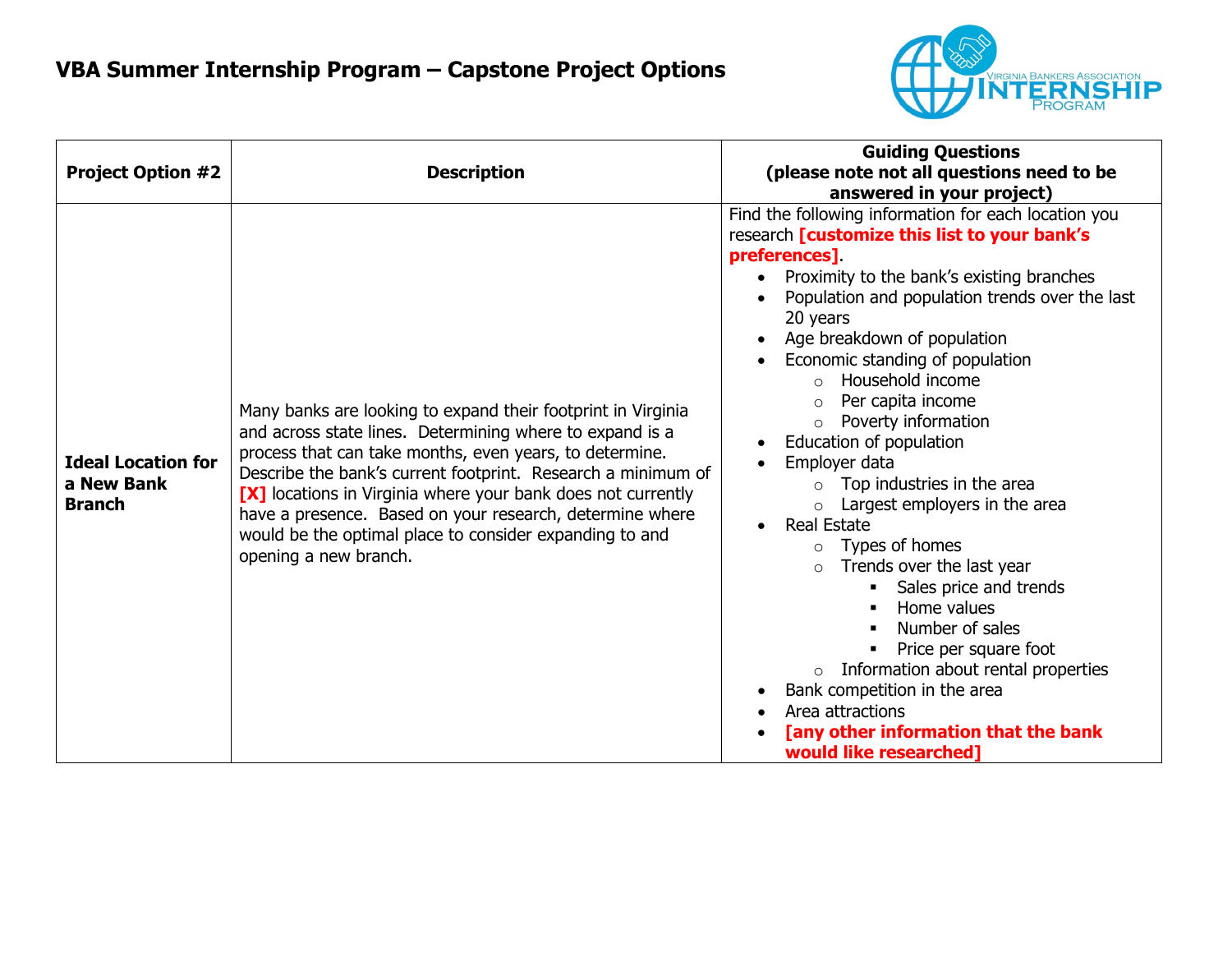

| <b>Project Option #3</b>                                                                                                           | <b>Description</b>                                                                                                                                                                                                                                                                                                                                                                                                                                                                                                                                                                                                                                                                                                                                                                                                                                                                                                                                                                                                                                                                                                                                                                                                                                                                                                                                                                                            | <b>Guiding Questions</b><br>(please note not all questions need to be<br>answered in your project)                                                                                                                                                                                                                                                                                                                                                                                                                                                                                                                                                                                                                                                                                                                                                                                                                                                                                                                                                                                                                                                                                                                                                                                                                                                                                                                                                                 |
|------------------------------------------------------------------------------------------------------------------------------------|---------------------------------------------------------------------------------------------------------------------------------------------------------------------------------------------------------------------------------------------------------------------------------------------------------------------------------------------------------------------------------------------------------------------------------------------------------------------------------------------------------------------------------------------------------------------------------------------------------------------------------------------------------------------------------------------------------------------------------------------------------------------------------------------------------------------------------------------------------------------------------------------------------------------------------------------------------------------------------------------------------------------------------------------------------------------------------------------------------------------------------------------------------------------------------------------------------------------------------------------------------------------------------------------------------------------------------------------------------------------------------------------------------------|--------------------------------------------------------------------------------------------------------------------------------------------------------------------------------------------------------------------------------------------------------------------------------------------------------------------------------------------------------------------------------------------------------------------------------------------------------------------------------------------------------------------------------------------------------------------------------------------------------------------------------------------------------------------------------------------------------------------------------------------------------------------------------------------------------------------------------------------------------------------------------------------------------------------------------------------------------------------------------------------------------------------------------------------------------------------------------------------------------------------------------------------------------------------------------------------------------------------------------------------------------------------------------------------------------------------------------------------------------------------------------------------------------------------------------------------------------------------|
| <b>Banks and Social</b><br><b>Media: How to Use</b><br>these Platforms to<br><b>Engage, Retain and</b><br><b>Attract Customers</b> | As of the first quarter of 2021, Facebook had well over<br>2 billion monthly active users. Instagram $-$ nearly 1.5<br>billion. LinkedIn - more than 800 million. Twitter -<br>more than 400 million. People watch more than 1<br>billion hours of YouTube videos per day. If banks want<br>to reach their customers quickly and frequently, social<br>media is a great place to do so.<br>According to the 2020 American Bankers Association<br>(ABA) Social Media Benchmarking report, 84% of<br>survey responders said they want brands to use social<br>media to "facilitate a sense of community and offer<br>social support during the pandemic." According to the<br>report, the top preferred platforms were Facebook<br>(85% adoption rate) and LinkedIn (75% adoption rate),<br>with Twitter and Instagram as the next highest. The<br>report also shows the top uses of social media were<br>self-promotion, community happenings, holidays,<br>financial education, and employee-focused content.<br>While social media can be a very easy platform to share<br>information, there are many precautions that banks<br>must take to protect their brand. Research your bank's<br>approach to a social media presence. Determine ways<br>that the bank can increase social media use and<br>strategies that could ultimately engage and retain<br>current customers while attracting new customers. | Which social media platforms is the bank<br>$\bullet$<br>currently using? Does the bank have a social<br>media policy? If so, review the policy and make<br>suggestions for modifications.<br>What challenges do banks face on social media?<br>Where can problems occur?<br>Which new platform(s) should the bank explore?<br>What is something the bank would like to use<br>social media for but hasn't? What are the<br>reservations?<br>Suggest a new social media campaign that the<br>bank could use to promote a specific product,<br>event, special rate, financial literacy initiative,<br>etc. Draft a campaign timeline, sample posts,<br>tracking process, etc.<br>What are the bank's current customers' social<br>media preferences? Consider polling customers<br>as they visit the branches.<br>How can the bank cross-promote current<br>campaigns on all social media channels, along<br>with other forms of advertising? How could the<br>bank adjust current advertising methods to<br>make it more social media compatible?<br>How could the bank use social media for<br>recruiting new and diverse talent?<br>Where else should the bank consider promoting<br>its social media platforms?<br>Look at other Virginia banks' social media<br>$\bullet$<br>presence. What are the competitors doing well?<br>How could you incorporate similar strategies at<br>your bank?<br>[any other information that the bank<br>would like researched] |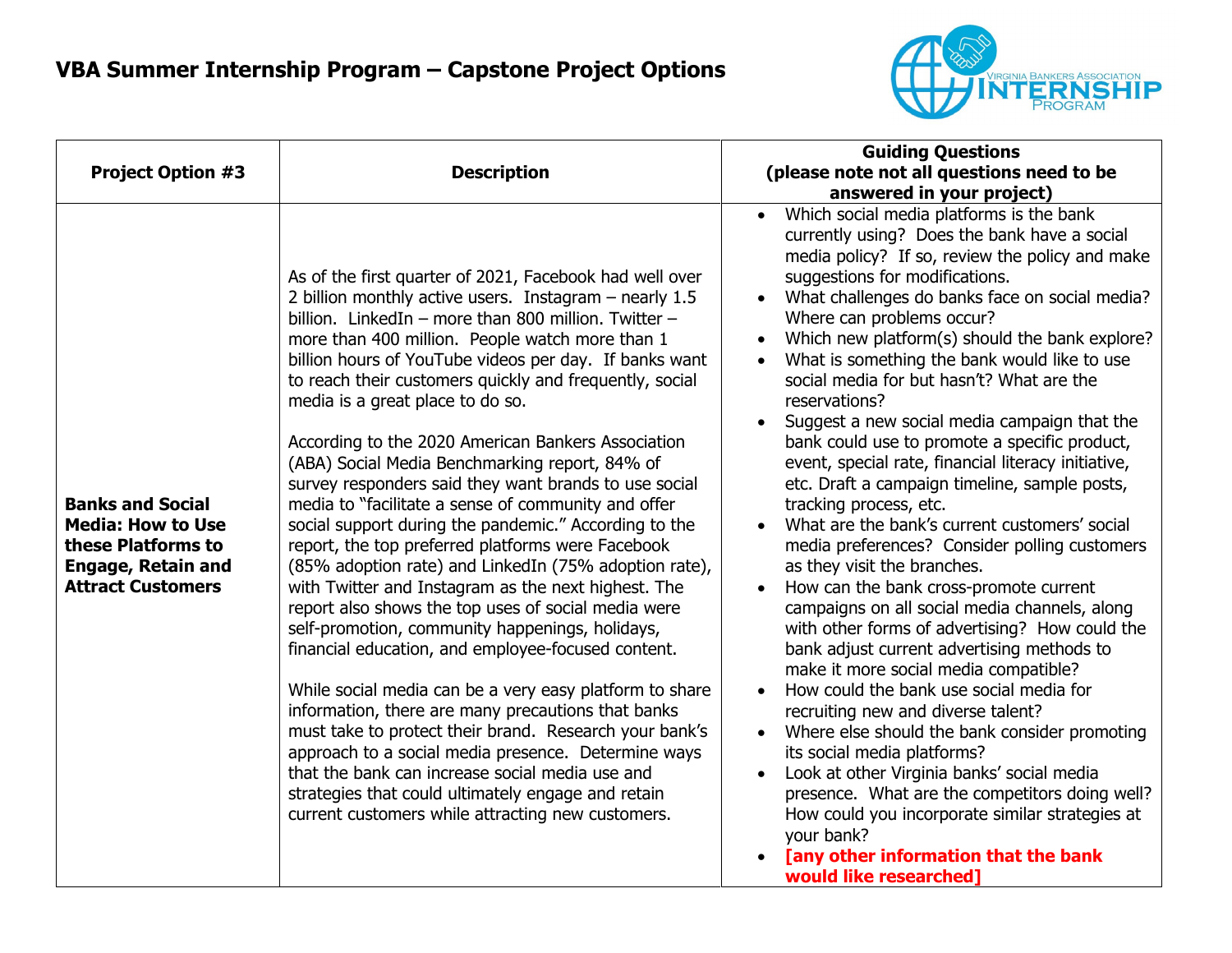

|                                                                                                                                                                                                                               |                                                                                                                                                                                                                                                                                                                                                                                                                                                                                                                                                                                                                                                                                                                                                                                                                                                                                                                                                                                                                                                                                                                                                                                                                                                                                                                                                                                                                                                              | <b>Guiding Questions</b><br>(please note not all questions need to<br>be answered in your project)                                                                                                                                                                                                                                                                                                                                                                                                                                                                                                                                                                                                                                                                                                                                          |  |
|-------------------------------------------------------------------------------------------------------------------------------------------------------------------------------------------------------------------------------|--------------------------------------------------------------------------------------------------------------------------------------------------------------------------------------------------------------------------------------------------------------------------------------------------------------------------------------------------------------------------------------------------------------------------------------------------------------------------------------------------------------------------------------------------------------------------------------------------------------------------------------------------------------------------------------------------------------------------------------------------------------------------------------------------------------------------------------------------------------------------------------------------------------------------------------------------------------------------------------------------------------------------------------------------------------------------------------------------------------------------------------------------------------------------------------------------------------------------------------------------------------------------------------------------------------------------------------------------------------------------------------------------------------------------------------------------------------|---------------------------------------------------------------------------------------------------------------------------------------------------------------------------------------------------------------------------------------------------------------------------------------------------------------------------------------------------------------------------------------------------------------------------------------------------------------------------------------------------------------------------------------------------------------------------------------------------------------------------------------------------------------------------------------------------------------------------------------------------------------------------------------------------------------------------------------------|--|
| <b>Project Option #4</b>                                                                                                                                                                                                      | <b>Description</b>                                                                                                                                                                                                                                                                                                                                                                                                                                                                                                                                                                                                                                                                                                                                                                                                                                                                                                                                                                                                                                                                                                                                                                                                                                                                                                                                                                                                                                           |                                                                                                                                                                                                                                                                                                                                                                                                                                                                                                                                                                                                                                                                                                                                                                                                                                             |  |
|                                                                                                                                                                                                                               |                                                                                                                                                                                                                                                                                                                                                                                                                                                                                                                                                                                                                                                                                                                                                                                                                                                                                                                                                                                                                                                                                                                                                                                                                                                                                                                                                                                                                                                              |                                                                                                                                                                                                                                                                                                                                                                                                                                                                                                                                                                                                                                                                                                                                                                                                                                             |  |
|                                                                                                                                                                                                                               | Recent Census Bureau population estimates revealed that more than<br>half of the nation's total population are now members of the millennial<br>generation or younger. The millennial generation surpassed the baby<br>boomers as the nation's largest living adult generation as of last year<br>at 22%, while Gen Z made up 20% of the population, according to<br>information from the U.S. Census Bureau.                                                                                                                                                                                                                                                                                                                                                                                                                                                                                                                                                                                                                                                                                                                                                                                                                                                                                                                                                                                                                                                | <b>Next Generation of Customers:</b><br>What are the current trends in banking<br>$\bullet$<br>preferences? How do generations<br>differ in their preferences?<br>Explore the world of P2P transactions.<br>What has made this such an appealing<br>option for payments? How are banks                                                                                                                                                                                                                                                                                                                                                                                                                                                                                                                                                      |  |
| <b>Attracting the Next</b><br><b>Generation as</b><br><b>Customers and</b><br><b>Employees</b><br><i>*For this project option,</i><br>banks can have the intern<br>focus on either one or both<br>of the topics listed above. | And while these younger generations—born in 1981 or later—are not<br>growing as rapidly as older age groups, they are far more racially<br>diverse. About 60% of the U.S. population identifies as white alone;<br>that figure reaches more than 70% for baby boomers and their<br>elders, but only about half for the combined Gen Z and younger<br>populations, with nearly two-fifths of those groups identifying as<br>"Black or brown."<br>The younger generations present a different type of customer to<br>banks. Their banking preferences are very different from some of the<br>other generations. They are also heavy users of peer-to-peer (P2P)<br>apps. Banks have had to change and update many products and<br>services to appeal to these new customers and trends in banking.<br>There were 76 million people born between the years 1946 and 1964,<br>the traditional window of the baby boomer generation. Boomers will<br>retire over a 19-year period at a rate of almost 11,000 people a day.<br>As more and more boomers retire, an increasingly hot topic in many<br>Virginia banks is succession planning. Banks are looking to the next<br>generation to step up into leadership roles. There will be a dynamic<br>shift in leadership over the next 10-15 years in the Virginia banking<br>industry. Many banks are not only concerned about attracting young,<br>diverse talent, but also keeping that talent in the industry. | entering this world of P2P payments?<br>What are the risks for the customers<br>and the banks with these types of<br>platforms?<br>In what ways has your bank changed<br>their products and services to appeal<br>to younger and more diverse<br>generations? What changes have<br>been well received? What changes did<br>not have the desired effect?<br>What are some of the misconceptions<br>about the younger generation?<br>Consider your own banking<br>preferences. Do banks still have a long<br>way to go or are they in line with the<br>needs of their younger customers?<br>How has your perception of banking<br>changed as a result of your time<br>working at the bank?<br>What steps can your bank take to<br>generate a more diverse customer<br>base?<br>[any other information that the<br>bank would like researched] |  |
|                                                                                                                                                                                                                               | Research how banks are evolving to attract to this new generation of<br>diverse customers and employees.                                                                                                                                                                                                                                                                                                                                                                                                                                                                                                                                                                                                                                                                                                                                                                                                                                                                                                                                                                                                                                                                                                                                                                                                                                                                                                                                                     | *See next page for guiding questions for<br>attracting the next generation as employees.                                                                                                                                                                                                                                                                                                                                                                                                                                                                                                                                                                                                                                                                                                                                                    |  |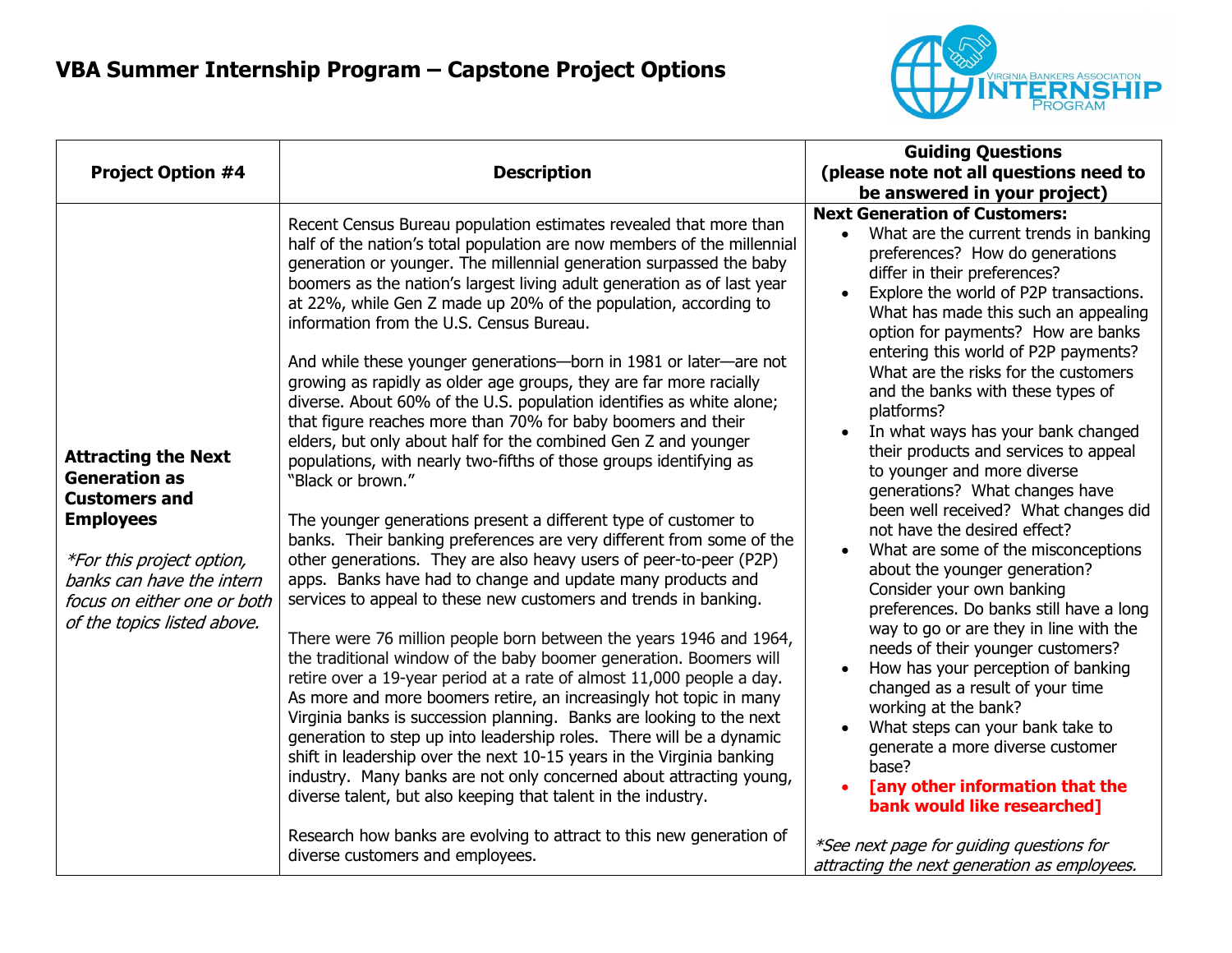

|                                                                                                                                                                                                                        | <b>Guiding Questions</b>                                                                                                                                                                                                                                                                                                                                                                                                                                                                                                                                                                                                                                                                                                                                                                                                                                                                                                                                                                                                                                                                                                                                                                                                                                                                                                                                                                                                                              |
|------------------------------------------------------------------------------------------------------------------------------------------------------------------------------------------------------------------------|-------------------------------------------------------------------------------------------------------------------------------------------------------------------------------------------------------------------------------------------------------------------------------------------------------------------------------------------------------------------------------------------------------------------------------------------------------------------------------------------------------------------------------------------------------------------------------------------------------------------------------------------------------------------------------------------------------------------------------------------------------------------------------------------------------------------------------------------------------------------------------------------------------------------------------------------------------------------------------------------------------------------------------------------------------------------------------------------------------------------------------------------------------------------------------------------------------------------------------------------------------------------------------------------------------------------------------------------------------------------------------------------------------------------------------------------------------|
| <b>Project Option #4</b>                                                                                                                                                                                               | (please note not all questions need to be<br><b>Description</b>                                                                                                                                                                                                                                                                                                                                                                                                                                                                                                                                                                                                                                                                                                                                                                                                                                                                                                                                                                                                                                                                                                                                                                                                                                                                                                                                                                                       |
|                                                                                                                                                                                                                        | answered in your project)                                                                                                                                                                                                                                                                                                                                                                                                                                                                                                                                                                                                                                                                                                                                                                                                                                                                                                                                                                                                                                                                                                                                                                                                                                                                                                                                                                                                                             |
| <b>Attracting the Next</b><br><b>Generation as</b><br><b>Customers and</b><br><b>Employees</b><br>*For this project option,<br>banks can have the intern<br>focus on either one or both<br>of the topics listed above. | <b>Next Generation of Employees:</b><br>How can banks better show possible banking<br>career paths to college students and recent<br>graduates?<br>How can banks share banking career opportunities<br>with the underserved/underrepresented?<br>How does your bank support emerging leaders?<br>What training opportunities, focus groups or<br>programs are available to this group to develop<br>talent?<br>What incentives does your bank offer in terms of<br>years of service? How are people rewarded for<br>years they have stayed with the bank? What are<br>some ideas that your bank could incorporate that<br>would appeal to the younger generation?<br>What other opportunities are available to young<br>professionals in the banking industry in Virginia?<br>How can they connect and network with other<br>bankers in Virginia?<br>If you were a recruiter for your bank, how would<br>you make your bank stand out against the<br>competition? What are some new strategies that<br>would "disrupt" the current ways of attracting new<br>employees?<br>How could the bank's social media platforms be<br>$\bullet$<br>used to support recruiting efforts?<br>What are some of the misconceptions about the<br>younger generation and what they're looking for in<br>an employer?<br>What steps should your bank consider to create a<br>more diverse workforce?<br>[any other information that the bank would<br>like researched] |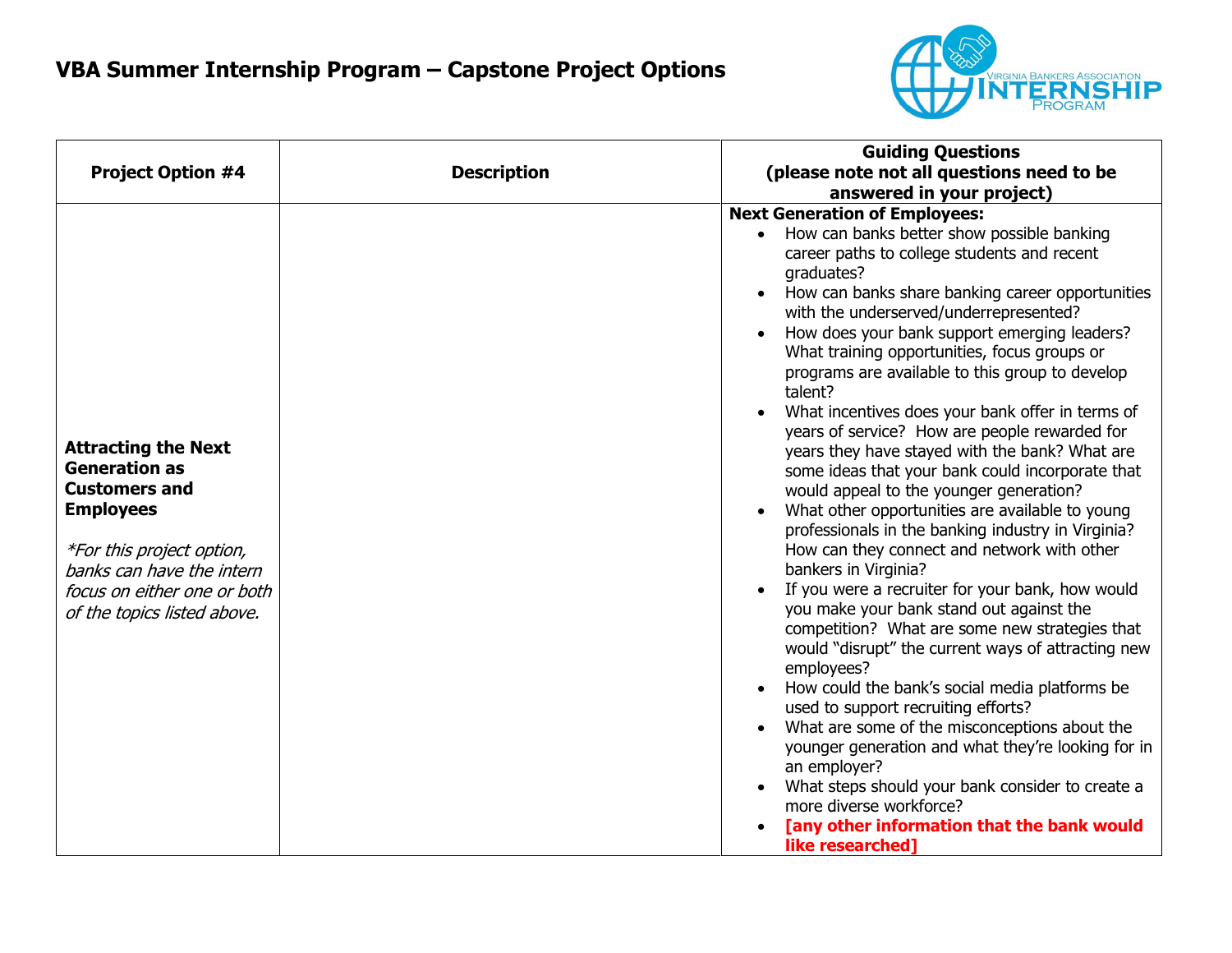

|                                                   |                                                                                                                                                                                                                                                                                                                                                                                                                                                                                                                                                                                                                                                                                                                                                                                                                                                                                                                                                                                                                                                                                                                                                                                                                                                                                                                                                                                                                                                                        | <b>Guiding Questions</b>                                                                                                                                                                                                                                                                                                                                                                                                                                                                                                                                                                                                                                                                                                                                                                                                                                                                                                                                                                                                                                                                                                                                                                                                                                                                                                                            |
|---------------------------------------------------|------------------------------------------------------------------------------------------------------------------------------------------------------------------------------------------------------------------------------------------------------------------------------------------------------------------------------------------------------------------------------------------------------------------------------------------------------------------------------------------------------------------------------------------------------------------------------------------------------------------------------------------------------------------------------------------------------------------------------------------------------------------------------------------------------------------------------------------------------------------------------------------------------------------------------------------------------------------------------------------------------------------------------------------------------------------------------------------------------------------------------------------------------------------------------------------------------------------------------------------------------------------------------------------------------------------------------------------------------------------------------------------------------------------------------------------------------------------------|-----------------------------------------------------------------------------------------------------------------------------------------------------------------------------------------------------------------------------------------------------------------------------------------------------------------------------------------------------------------------------------------------------------------------------------------------------------------------------------------------------------------------------------------------------------------------------------------------------------------------------------------------------------------------------------------------------------------------------------------------------------------------------------------------------------------------------------------------------------------------------------------------------------------------------------------------------------------------------------------------------------------------------------------------------------------------------------------------------------------------------------------------------------------------------------------------------------------------------------------------------------------------------------------------------------------------------------------------------|
| <b>Project Option #5</b>                          | <b>Description</b>                                                                                                                                                                                                                                                                                                                                                                                                                                                                                                                                                                                                                                                                                                                                                                                                                                                                                                                                                                                                                                                                                                                                                                                                                                                                                                                                                                                                                                                     | (please note not all questions need to be answered<br>in your project)                                                                                                                                                                                                                                                                                                                                                                                                                                                                                                                                                                                                                                                                                                                                                                                                                                                                                                                                                                                                                                                                                                                                                                                                                                                                              |
| <b>Banks: The Cornerstone</b><br>of the Community | Banks play a dynamic role in their communities.<br>They drive growth, help revitalize neighborhoods<br>and businesses, and enable millions of Virginians to<br>achieve their goals, from buying a new car or house<br>to paying for an education and creating a secure<br>retirement. The engagement of bankers at all levels<br>- with families, businesses, government, and non-<br>profit organizations $-$ is key to the growth and<br>strength of vibrant communities.<br>According to 2020-2021 data, bankers in Virginia<br>served 6.9 million customers, completed 284,000<br>volunteer hours, and made \$77.1 million in<br>community donations. Virginia bankers across the<br>state have also served as economic first responders<br>during the pandemic, processing more than 100,000<br>Paycheck Protection Program loans for their<br>customers and communities.<br>The Community Reinvestment Act (CRA) is a law<br>intended to encourage financial institutions to help<br>meet the credit needs of the communities in which<br>they serve, including low- and moderate- income<br>(LMI) neighborhoods, consistent with safe and<br>sound banking operations. Each year, banks are<br>required to provide detailed data and share<br>examples of their practices through a series of<br>tests. Banks are given a CRA rating based on the<br>results of these tests.<br>Research the ways that banks in Virginia support<br>the communities they serve. | In what ways is your bank already supporting the<br>community? What are the top three community<br>programs/initiatives that they are involved with?<br>What is a new community program/effort that your<br>bank could consider?<br>How does your bank track community service? Are<br>there improvements that could be made to that<br>tracking method?<br>Which department(s) spearhead community<br>involvement? Who participates in community<br>events/projects?<br>How do banks market their community<br>involvement/support after the fact?<br>Does your bank have a CRA officer? Who manages<br>CRA efforts at your bank?<br>How do banks receive CRA credit? How do banks<br>determine what qualifies for CRA credit?<br>What challenges do banks face in working with LMI<br>communities?<br>What challenges does your bank face with CRA<br>exams?<br>Is your bank involved with financial literacy in the<br>community? What programs do they participate in?<br>What programs could they consider participating in<br>and how would those new programs support LMI<br>communities?<br>In what ways can your bank re-think the way its<br>supporting their community in the virtual<br>environment? What new opportunities/partnerships<br>should the bank consider?<br>[any other information that the bank would<br>like researched] |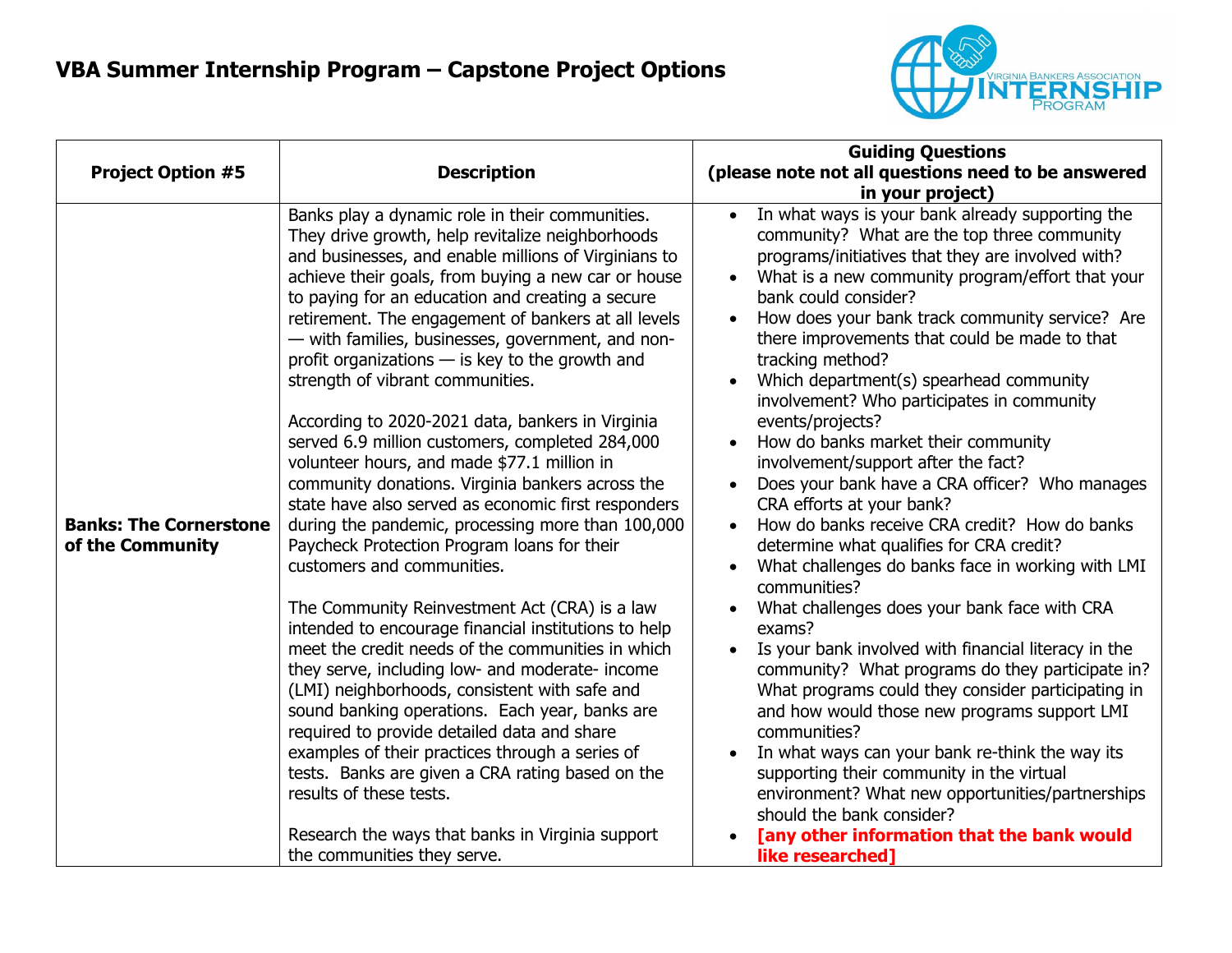

| <b>Project Option #6</b>         | <b>Description</b>                                                                                                                                                                                                                                                                                                                                                                                                                                                                                                                                                                                                                                                                                                                                                                                                                                                                                                                                                                                     | <b>Guiding Questions</b>                                                                                                                                                                                                                                                                                                                                                                                                                                                                                                                                                                                                                                                                                                                                                                                                                                                                                                                                                                                                                                                                                                                                                                                                                                                                                                                                                                                                                                                                                                                                                                                                                                                                                                                                                                                                                                                                                                                            |  |  |
|----------------------------------|--------------------------------------------------------------------------------------------------------------------------------------------------------------------------------------------------------------------------------------------------------------------------------------------------------------------------------------------------------------------------------------------------------------------------------------------------------------------------------------------------------------------------------------------------------------------------------------------------------------------------------------------------------------------------------------------------------------------------------------------------------------------------------------------------------------------------------------------------------------------------------------------------------------------------------------------------------------------------------------------------------|-----------------------------------------------------------------------------------------------------------------------------------------------------------------------------------------------------------------------------------------------------------------------------------------------------------------------------------------------------------------------------------------------------------------------------------------------------------------------------------------------------------------------------------------------------------------------------------------------------------------------------------------------------------------------------------------------------------------------------------------------------------------------------------------------------------------------------------------------------------------------------------------------------------------------------------------------------------------------------------------------------------------------------------------------------------------------------------------------------------------------------------------------------------------------------------------------------------------------------------------------------------------------------------------------------------------------------------------------------------------------------------------------------------------------------------------------------------------------------------------------------------------------------------------------------------------------------------------------------------------------------------------------------------------------------------------------------------------------------------------------------------------------------------------------------------------------------------------------------------------------------------------------------------------------------------------------------|--|--|
|                                  |                                                                                                                                                                                                                                                                                                                                                                                                                                                                                                                                                                                                                                                                                                                                                                                                                                                                                                                                                                                                        | (please note not all questions need to be answered in your project)                                                                                                                                                                                                                                                                                                                                                                                                                                                                                                                                                                                                                                                                                                                                                                                                                                                                                                                                                                                                                                                                                                                                                                                                                                                                                                                                                                                                                                                                                                                                                                                                                                                                                                                                                                                                                                                                                 |  |  |
| The Bank of the<br><b>Future</b> | According to research done by Goldman<br>Sachs, the "bank of the future" is based<br>on three trends: a shift from offline to<br>online banking, growing consumer trust<br>for digital-first platforms and consumers'<br>desire for personalization and tailored<br>product experiences.<br>More and more consumers are wanting<br>digital channels for all of their needs,<br>especially their financial needs. Today,<br>80% of consumers say they are more<br>likely to do business with a company<br>that offers a personalized experience and<br>are more willing to trust digital platforms<br>than ever before.<br>How is your bank adapting to this new<br>digitally focused experience for your<br>customers? In what ways does your<br>bank make customers' experiences<br>personalized? What recommendations<br>do you have for your bank to ultimately<br>attract new customers and retain current<br>customers?<br>In this project, you will explore the idea<br>of the "bank of future." | What services/products/transactions are most common at your bank's<br>$\bullet$<br>branches? Which are least common? Consider surveying branch<br>managers.<br>What role does the bank branch play in the digital world?<br>$\bullet$<br>What factors are still drawing customers to use bank branches?<br>$\bullet$<br>Consider surveying regular customers of your bank's branches.<br>Do digital technologies potentially eliminate the banker or can they<br>$\bullet$<br>help them?<br>What new jobs have been created at banks in response to digital<br>$\bullet$<br>technologies? What positions do you see being developed in the near<br>future? What positions should your bank focus on in terms of hiring<br>over the next 1-3 years?<br>How do digital technologies affect in-person experiences? How do<br>these technologies change the setting where those experiences<br>happen?<br>What data, analytics, dashboards, etc. are being under-utilized at<br>your bank? What type of information is available from the digital<br>technologies that your bank has embraced but is not being shared<br>with branch staff?<br>What are some trends in new branch construction and location<br>selection?<br>What changes has your bank made in the last 5-10 years to keep up<br>$\bullet$<br>with the ever-changing world of digital technologies? What changes<br>have been most successful? What recommendations do you have for<br>consideration over the next five years?<br>In what ways does your bank make customers' experiences<br>personalized? What recommendations do you have for your bank to<br>ultimately attract new customers and retain current customers?<br>How has the COVID-19 pandemic $-$ and all that banks have learned<br>from it $-$ influenced the "bank of the future"? What impact has the<br>pandemic had on the bank branch network?<br>[any other information that the bank would like researched] |  |  |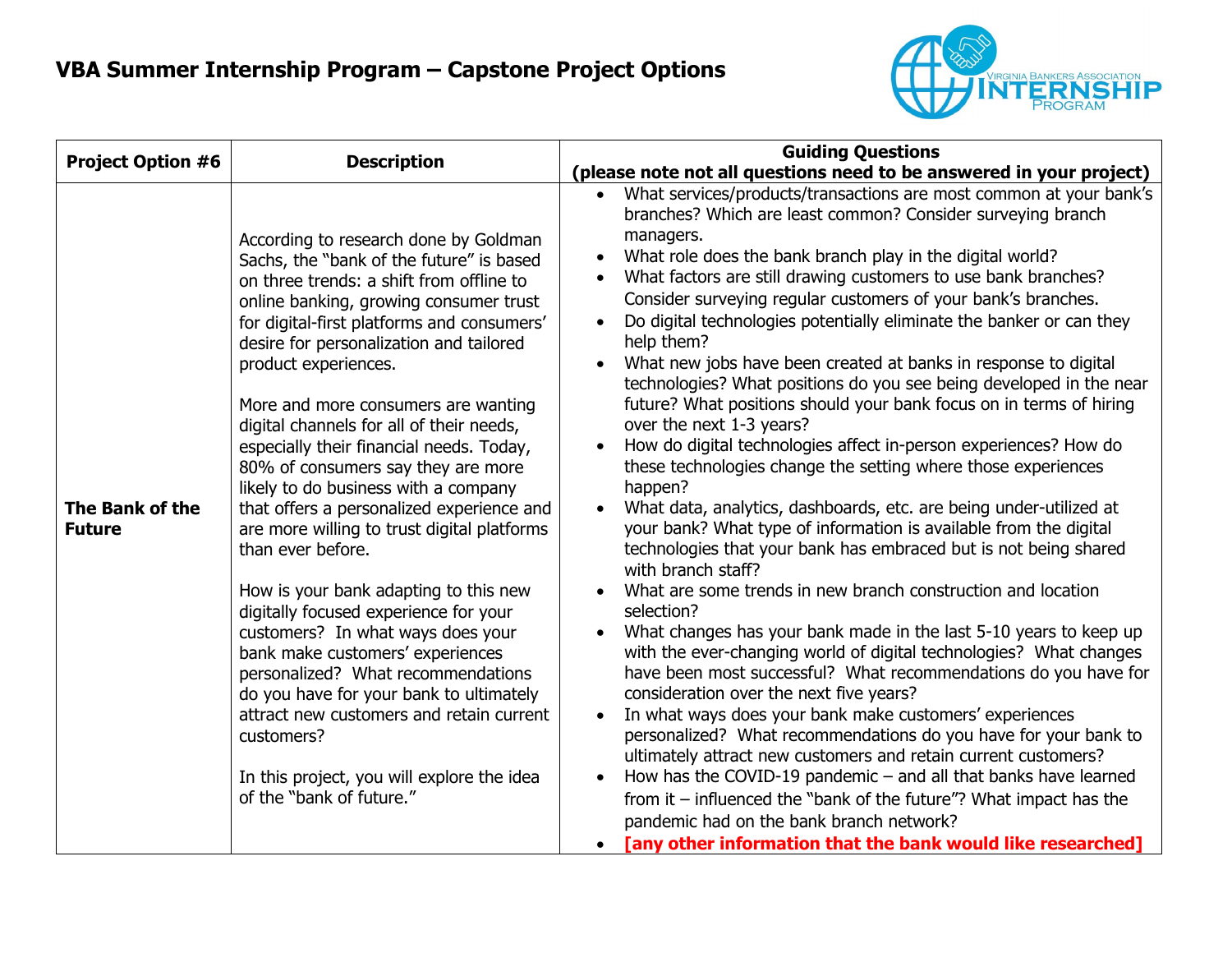

|                                                                 |                                                                                                                                                                                                                                                                                                                                                                                                                                                                                                                                                                                                                                                                                                                                                                                                                                                                                                                                                                                                                                                                                                                                                                                                                     | <b>Guiding Questions</b>                                                                                                                                                                                                                                                                                                                                                                                                                                                                                                                                                                                                                                                                                                                                                                                                                                                                                                                                                                                                                                                                                                                                                                                                                                                                                                                                                                                                                                                                                                                                                                                                                                                                                                                                                                                                                                                                                                                                                                                                                                                                                                                  |
|-----------------------------------------------------------------|---------------------------------------------------------------------------------------------------------------------------------------------------------------------------------------------------------------------------------------------------------------------------------------------------------------------------------------------------------------------------------------------------------------------------------------------------------------------------------------------------------------------------------------------------------------------------------------------------------------------------------------------------------------------------------------------------------------------------------------------------------------------------------------------------------------------------------------------------------------------------------------------------------------------------------------------------------------------------------------------------------------------------------------------------------------------------------------------------------------------------------------------------------------------------------------------------------------------|-------------------------------------------------------------------------------------------------------------------------------------------------------------------------------------------------------------------------------------------------------------------------------------------------------------------------------------------------------------------------------------------------------------------------------------------------------------------------------------------------------------------------------------------------------------------------------------------------------------------------------------------------------------------------------------------------------------------------------------------------------------------------------------------------------------------------------------------------------------------------------------------------------------------------------------------------------------------------------------------------------------------------------------------------------------------------------------------------------------------------------------------------------------------------------------------------------------------------------------------------------------------------------------------------------------------------------------------------------------------------------------------------------------------------------------------------------------------------------------------------------------------------------------------------------------------------------------------------------------------------------------------------------------------------------------------------------------------------------------------------------------------------------------------------------------------------------------------------------------------------------------------------------------------------------------------------------------------------------------------------------------------------------------------------------------------------------------------------------------------------------------------|
| <b>Project Option #7</b>                                        | <b>Description</b>                                                                                                                                                                                                                                                                                                                                                                                                                                                                                                                                                                                                                                                                                                                                                                                                                                                                                                                                                                                                                                                                                                                                                                                                  | (please note not all questions need to be answered in your<br>project)                                                                                                                                                                                                                                                                                                                                                                                                                                                                                                                                                                                                                                                                                                                                                                                                                                                                                                                                                                                                                                                                                                                                                                                                                                                                                                                                                                                                                                                                                                                                                                                                                                                                                                                                                                                                                                                                                                                                                                                                                                                                    |
| <b>Serving the</b><br><b>Underbanked and</b><br><b>Unbanked</b> | The unbanked are those adults who do not<br>use banks in any way at all, while the<br>underbanked have a bank account but<br>often turn to alternative financial providers<br>for services such as check-cashing or<br>payday loans.<br>According to the national nonprofit, Cities<br>for Financial Empowerment Fund (CFE<br>Fund), about 12 million adults are<br>unbanked and around 24 million adults are<br>underbanked in the US. Those 36 million<br>adults make up approximately 16% of US<br>households. Close to 34% of unbanked<br>and 45% of underbanked households earn<br>less than \$30,000 per year.<br>On a national level, nearly 48% of Black<br>households and 42% of Hispanic<br>households are unbanked or underbanked.<br>Many of these people may be suspicious of<br>financial institutions, don't understand the<br>high fees, or simply have not had the<br>opportunity to start a banking relationship.<br>Not only that, an estimated \$66 million in<br>check-cashing fees was spent in the last<br>year by Americans to access their stimulus<br>funds.<br>In this project, you'll explore ways your<br>bank can serve and support the local<br>unbanked and underbanked population. | Millions of Americans lack access to high-quality, affordable credit.<br>When thinking about ways to provide small-dollar credit to the<br>unbanked and underbanked, in what ways can your bank incorporate<br>The Compass Principles of embracing inclusion, building trust,<br>promoting success, and creating opportunity?<br>What new marketing strategies should your bank consider in order to<br>reach this underbanked and unbanked population across the bank's<br>footprint?<br>How can your bank provide education opportunities to the unbanked<br>and underbanked population through financial literacy seminars<br>(either virtual or in-person)? What topics would be best to cover?<br>Consider developing an outline of what a seminar might look like<br>that could be presented "live" or as a recording that can be shared<br>with different community groups.<br>What innovative deposit and loan products and/or personal finance<br>management tools should your bank consider offering to help this<br>population transition into the banking system? Consider researching<br>some specific products and services and making recommendations<br>through your capstone project.<br>Banks have recently been encouraged to consider providing Bank<br>On-certified products. The goal of Bank On is to ensure everyone has<br>access to safe and affordable basic banking services. Explore the<br>Bank On initiative, Bank On-certified financial products, and the Bank<br>On National Account Standards. Why should your bank consider<br>incorporating these products if they're not already offered? If your<br>bank is considering launching Bank On-certified financial products,<br>what are some ways to market to the unbanked and underbanked<br>population? How could the bank incorporate Bank On products in<br>financial literacy presentations?<br>What are some additional strategies your bank should consider for<br>continued customer service and support for this population after they<br>have become a customer of the bank?<br>[any other information that the bank would like researched] |